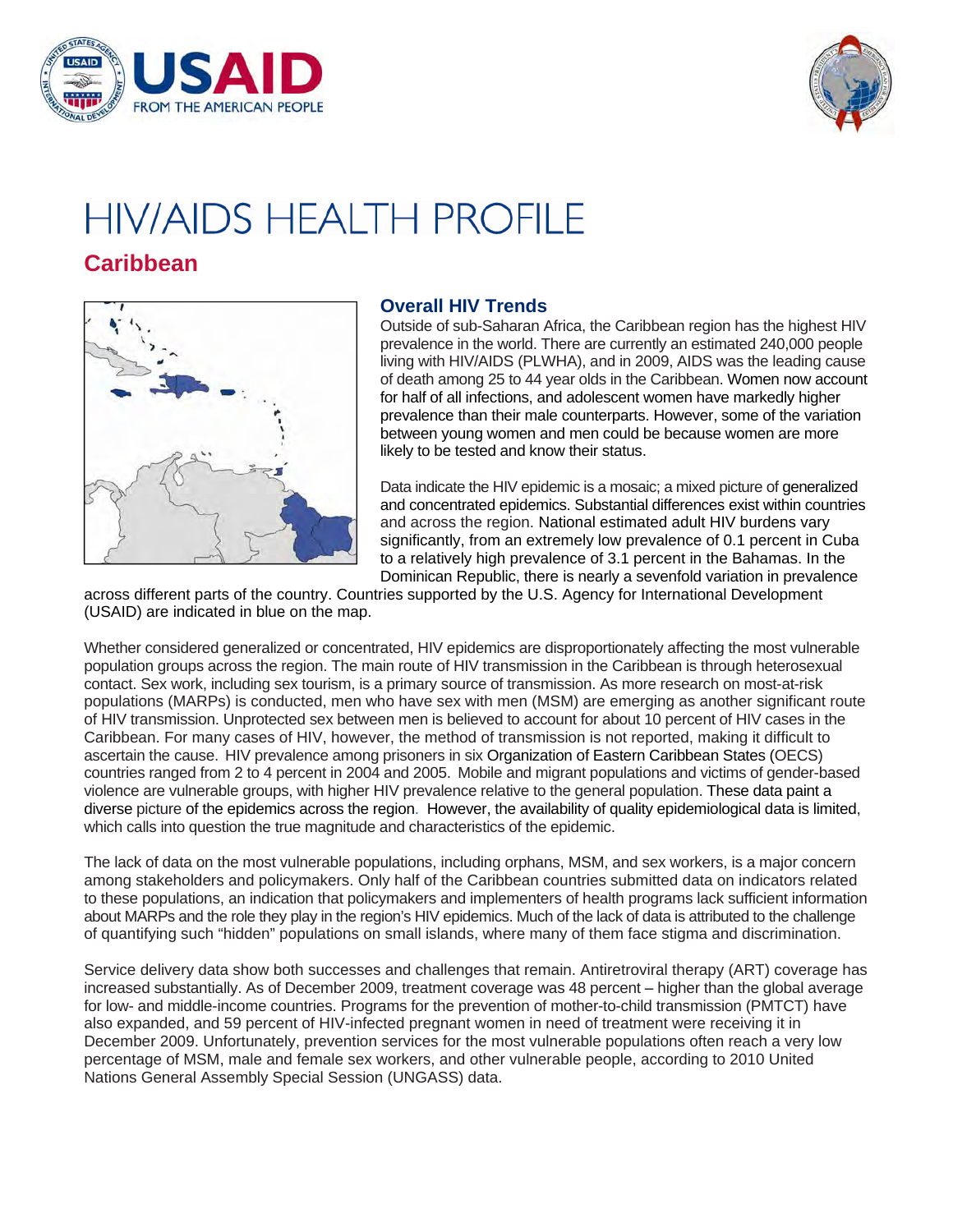HIV-Infected People Receiving Treatment in High-Prevalence Countries in the Caribbean, 2009



Source: WHO/UNAIDS/UNICEF Toward's Universal Access 2010 Data for the Bahamas, Barbados and Trinidad and Tobago are from the 2010 UNGASS reports. Data from Barbados and Trinidad and Tobago are for adults only.

#### **Environmental and Social Influences in the Caribbean**

 There are a number of environmental and social influences that shape the epidemic in the Caribbean. Stigma and discrimination is widely associated with HIV/AIDS in the region. A predominant view is that HIV/AIDS is a punishment for immoral behavior. Many people avoid being tested or disclosing their HIV-positive status for fear of losing family, friends, jobs, housing, or social status. While some countries have attempted to pass laws to protect PLWHA, many still have provisions that reinforce prejudices, such as laws prohibiting sodomy and sex work. Countries that do have refuse to come forward when their rights are violated out of fear of retaliation or further discrimination. A series of HIV progressive policies are struggling to enforce human and civil rights protections, and many marginalized groups Service Provision Assessments showed refusal of services to known positive persons remains a reality in the region, but regional partners are working to address the issue. Fear of stigma may also drive MSM to seek out female partners to hide their sexual orientation, and this may be accelerating heterosexual transmission.

Gender discrimination also contributes to the spread of HIV. Traditional gender roles in many Caribbean countries imply that women should be submissive, allowing men to make decisions about engaging in sex. This limits women's ability to negotiate condom use and makes them vulnerable to sexual assault. At the same time, young men are also pressured to prove their masculinity by engaging in sex at an early age, having multiple sex partners and using physical force against women. Higher rates of new infections are increasingly being reported among young women compared to men of the same age cohort. This may be due to strong PMTCT programs, which test pregnant women, and to particular high-risk behaviors among young women, such as transactional sex and cross-generational relationships.

Migration contributes to the HIV epidemic in the region in multiple ways. Since tourism drives the economies of many countries, workers migrate to tourist areas. In such areas, many workers engage in transactional sex, sex work, or other high-risk behaviors that increase their vulnerability to HIV. Language and legal barriers make it difficult for migrants in many countries to gain access to services, particularly to HIV testing and treatment services. In addition, outreach to migrant populations is difficult.

Countries in the region have made great strides in responding to the HIV epidemic; proximity, interdependence, and migration have led to increased cooperation and collaboration among countries to meet HIV/AIDS needs. HIV/AIDS programs have received support from multiple development partners, including the U.S. Government (USG) and the Global Fund to Fight AIDS, Tuberculosis and Malaria. However, given the economic development in the region and wealth classification that ranks most of the countries as upper-middle income, donor funding will likely be reduced in the future.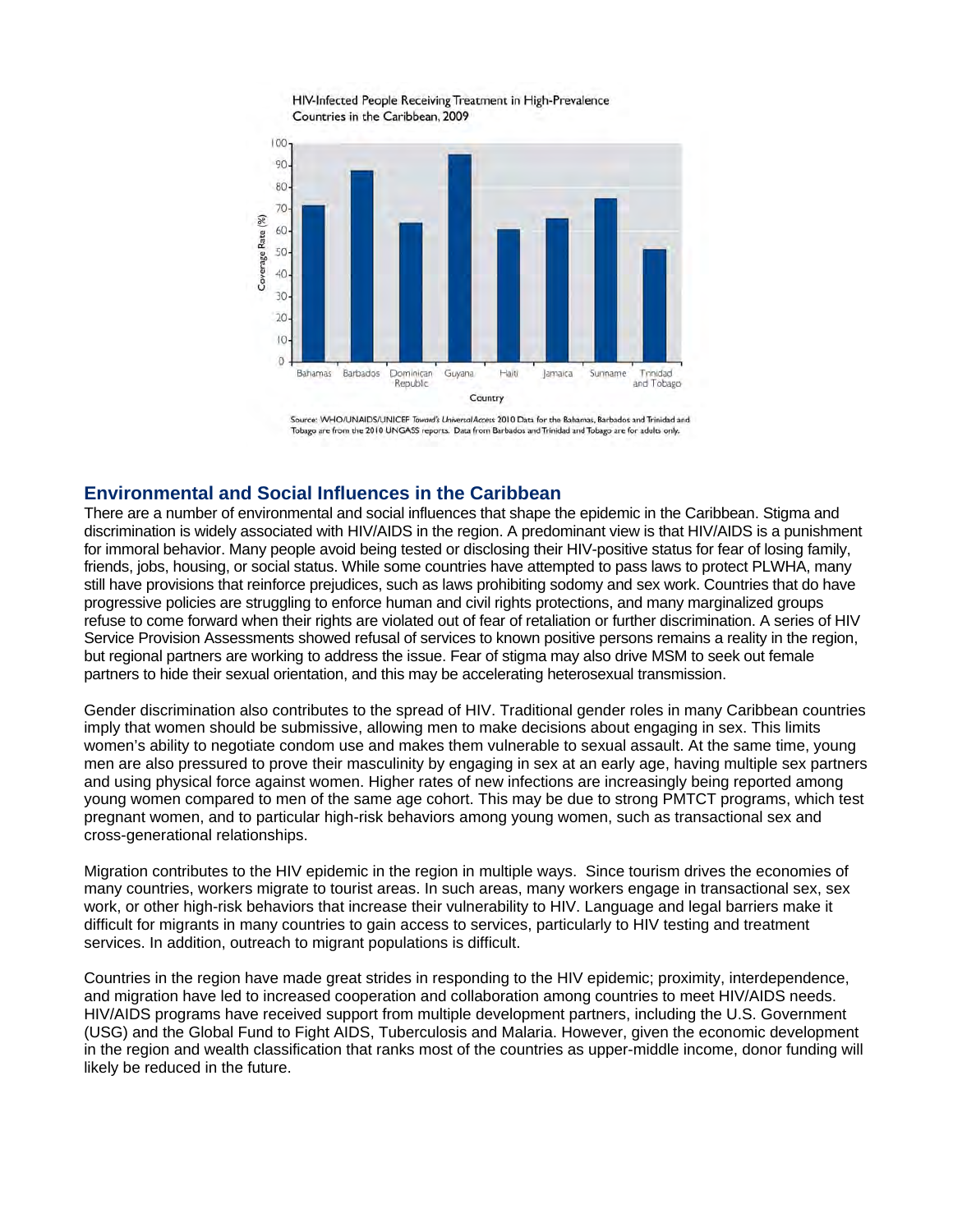| <b>HIV Estimates in Select High-Prevalence Caribbean Countries</b>                                                                                                                                                                                                        |                                                                       |                                                                                                                                                                                                             |                                              |
|---------------------------------------------------------------------------------------------------------------------------------------------------------------------------------------------------------------------------------------------------------------------------|-----------------------------------------------------------------------|-------------------------------------------------------------------------------------------------------------------------------------------------------------------------------------------------------------|----------------------------------------------|
| <b>Bahamas</b><br><b>Total Population</b><br><b>Estimated Number of Adults and</b><br>Children Living with HIV/AIDS<br>Adult HIV Prevalence<br>HIV in Most-at-Risk Populations<br>MSM (2009)                                                                              | 310,000<br>6,600<br>3.1%<br>25.6%                                     | <b>Barbados</b><br><b>Total Population</b><br><b>Estimated Number of Adults and</b><br>Children Living with HIV/AIDS<br>Adult HIV Prevalence                                                                | 286,000<br>2,100<br>1.4%                     |
| <b>Dominican Republic</b><br><b>Total Population</b><br><b>Estimated Number of Adults and</b><br>Children Living with HIV/AIDS<br><b>Adult HIV Prevalence</b><br>HIV in Most-at-Risk Populations<br>FSWs (2008)<br>MSM (2008)<br>IDUs (2008)<br>Sugar Cane Workers (2007) | 9.8 million<br>57,000<br>0.9%<br>4.8%<br>6.1%<br>8.0%<br>$3.2 - 4.7%$ | Guyana<br><b>Total Population</b><br><b>Estimated Number of Adults and</b><br>Children Living with HIV/AIDS<br><b>Adult HIV Prevalence</b><br>HIV in Most-at-Risk Populations<br>FSWs (2009)<br>MSM (2009)  | 748,000<br>5,900<br>1.2%<br>16.6%<br>19.4 %  |
| Haiti<br><b>Total Population</b><br><b>Estimated Number of Adults and</b><br>Children Living with HIV/AIDS<br><b>Adult HIV Prevalence</b><br>HIV in Most-at-Risk Populations<br>FSWs (in Port-au-Prince) (2009)                                                           | 10.1 million<br>120,000<br>1.9%<br>5.3%                               | Jamaica<br><b>Total Population</b><br><b>Estimated Number of Adults and</b><br>Children Living with HIV/AIDS<br><b>Adult HIV Prevalence</b><br>HIV in Most-at-Risk Populations<br>FSWs (2009)<br>MSM (2008) | 2.9 million<br>32,000<br>1.7%<br>4.9%<br>32% |
| <b>Suriname</b><br><b>Total Population</b><br>Estimated Number of Adults and<br>Children Living with HIV/AIDS<br>Adult HIV Prevalence<br>HIV in Most-at-Risk Populations<br>Street Sex Workers (2005)<br>MSM (2005)                                                       | 487,000<br>3,700<br>1.0%<br>24.1%<br>6.7%                             | <b>Trinidad and Tobago</b><br><b>Total Population</b><br>Estimated Number of Adults and<br>Children Living with HIV/AIDS<br>Adult HIV Prevalence<br>HIV in Most-at-Risk Populations<br>MSM (2004)           | 1.2 million<br>15,000<br>1.5%<br>20.4%       |

People with multiple partners and cross-generational sex partners are not included in this table because HIV prevalence data do not exist for these populations. Sources: U.S. Census Bureau, UNAIDS, Dominican Republic BSS 2008 and DHS, Haitian Institute of Statistics and Information, and UNGASS

# **Country-Specific Situation**

 tested HIV positive, compared with less than 1 percent in the west of the country. In terms of MARPs, positive While epidemics across the Caribbean have many similarities, they also have unique attributes and challenges. With 1.9 percent of adults estimated to be HIV positive, **Haiti** has one of the highest prevalence rates and, in terms of number of PLWHA, the largest epidemic in the Caribbean. In the general population, the burden of HIV prevalence varies markedly from region to region. A 2007 study reported by the Joint United Nations Program on HIV/AIDS (UNAIDS) in 2010 found 12 percent of pregnant women using antenatal facilities in one of Haiti's cities developments are taking place, with 90 percent of female sex workers (FSWs) reporting use of a condom with their most recent client and 73 percent of MSM reporting use of a condom at their last intercourse.

 smaller. Due to scaled-up treatment, the numbers of AIDS cases and deaths from AIDS have declined over the past heard of AIDS and 81 percent of women and 84 percent of men knew using condoms every time during sexual **Guyana** has a lower estimated adult HIV prevalence rate than **Haiti**, and the number of PLWHA is significantly decade, while the number of testing sites has nearly tripled. The primary mode of transmission remains heterosexual contact. The 2009 Guyana Demographic and Health Survey (DHS) found 97 percent of women and men had intercourse can reduce the risk of HIV. Despite this, levels of reported condom use remain low. The epidemic was still markedly high among MSM (19.4 percent) and FSWs (16.6 percent) in 2009.

 contribute to the epidemic: MARPs, women with four or fewer years of formal education, and residents of *bateyes*  After **Haiti**, the **Dominican Republic** has the largest number of PLWHA in the Caribbean. Three main groups (sugar cane plantations). Poorly educated women and *batey* residents are 8.3 percent and 1.1 percent of the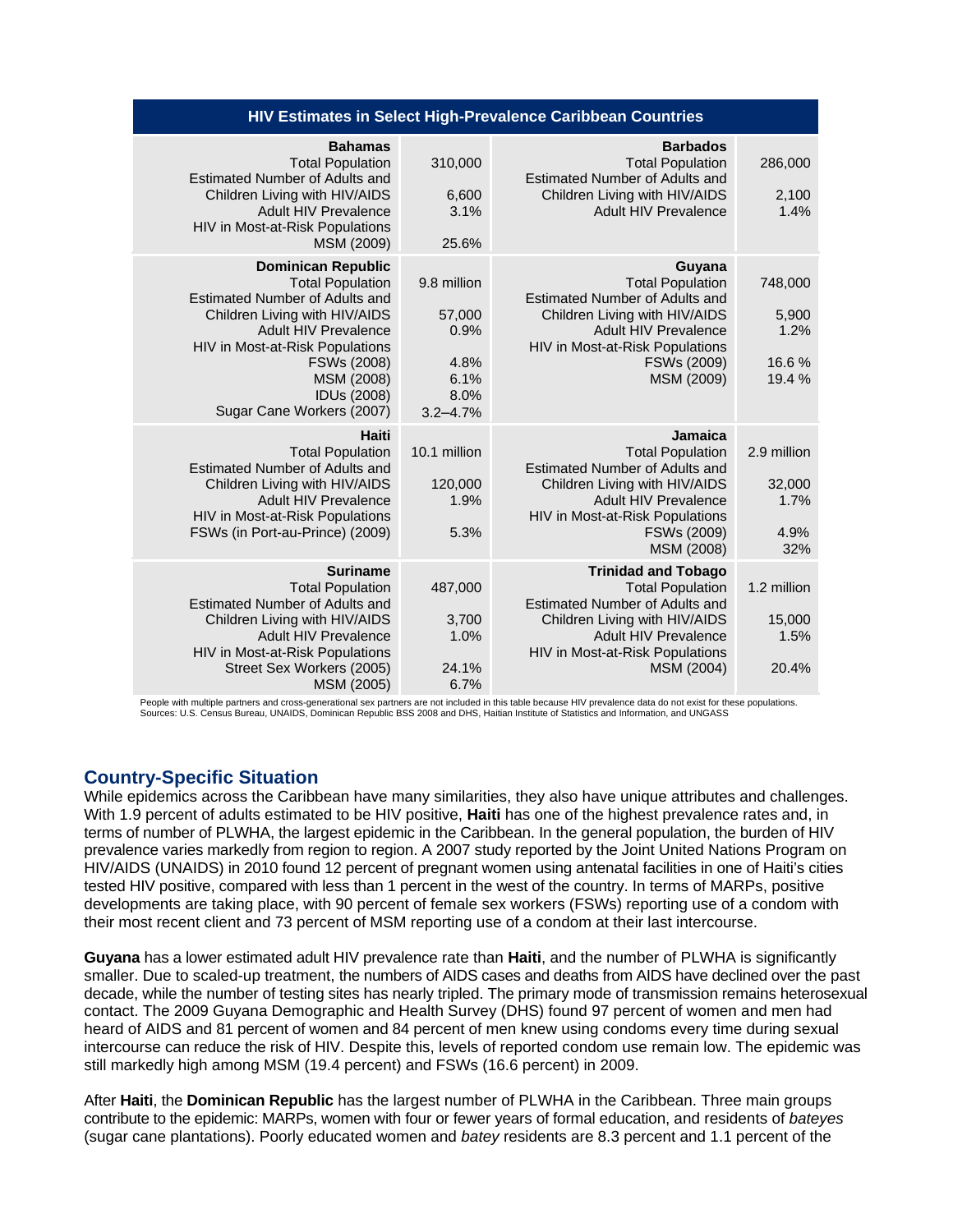general population, respectively, yet represent 23.7 percent and 4.5 percent, respectively, of the PLWHA population. The Dominican Republic's epidemic is also driven by sex workers and their clients and partners, MSM, and injecting drug users (IDUs). According to the 2008 Behavioral Surveillance Survey (BSS), HIV prevalence was 4.8 percent among female sex workers, 6.1 percent among MSM, and 8 percent among IDUs.

At 3.1 percent, the **Bahamas** has one of the highest estimated adult HIV prevalence rates in the region. AIDS remains the leading cause of death in the 15 to 49 age group. Nonetheless, HIV infection levels are falling among pregnant women and persons attending sexually transmitted infection clinics. The Bahamas has been particularly successful in using ART for PMTCT to reduce both mother-to-child HIV transmission and the number of deaths due to disease. A 2009 survey of MSM demonstrated an estimated prevalence rate of 25.6 percent (UNGASS, 2010).

In **Jamaica**, adult HIV prevalence has stabilized at approximately 1.7 percent. HIV is now present in all of Jamaica's parishes, with the three most urbanized parishes having the majority of cases. The results of the Jamaica 2008 Knowledge, Attitudes, and Behavior (KABP) survey indicated multiple partnerships are one of the main risk factors fueling Jamaica's epidemic, with 76 percent of males 15 to 24 years of age reporting multiple partnerships in the previous 12 months. The KABP data showed transactional sex was common among sexually active respondents (37 percent) and 27 percent of the total population aged 15 to 49 was engaged in transactional sex. HIV prevalence among MSM and sex workers is much higher than among the general population. Despite some progress in reducing stigma and discrimination, same-sex behavior remains illegal, and many MSM hide their sexual orientation and behavior. A 2008 UNAIDS study indicated 32 percent of MSM were HIV positive. A 2009 UNAIDS study of FSWs showed an HIV prevalence of 4.9 percent.

Since the early 1990s AIDS has been the leading cause of death in those aged 15 to 49 in **Barbados**, and data indicate men and women have been equally affected since 2005, except for adults in the 15 to 29 age group. The epidemic has evolved from being mainly concentrated and driven by sexual networks of MSM to increasingly being driven by heterosexual transmission. Since 1984, 60 percent of the cumulative HIV diagnoses in the country have been in males, a figure mirrored in new cases diagnosed in 2007. In 2007, 80 percent of cases diagnosed were within the 20 to 49 age group. Key populations estimated to be at higher risk are youth, MSM, and sex workers, although risky behaviors have reportedly decreased in these populations over the past five years, while recent surveys indicate increasing risky sexual practices among the general population.

In **Suriname**, the current estimate is 1.0 percent adult prevalence in the 15 to 49 age group. The gender distribution of new HIV-positive cases has shifted over the years, and since 2004, females account for a larger proportion of reported HIV infections, particularly in the 15 to 19 and 20 to 24 age groups. This may be due to a strong PMTCT program, which includes the testing of pregnant women. Overall, the highest registered prevalence is in the 15 to 49 age group, with 60 to 80 percent of annual new cases. The MARPs identified in Suriname are sex workers and MSM. Seroprevalence surveys, conducted in the capital city, Paramaribo, found estimated prevalence rates of 24.1 percent among street sex workers in 2005, and 6.7 percent among MSM.

 **Trinidad and Tobago**. The main mode of transmission is heterosexual. The majority of new HIV-positive cases By 2009, 20,255 HIV-positive cases; 6,208 AIDS cases; and 3,845 deaths due to AIDS had been reported in occur among women aged 20 to 24, while the largest number of new cases among males was found in the 45 to 49 age group. It must be noted, however, that more women are being tested through the PMTCT program. A survey among MSM indicated an estimated 20.4 percent HIV prevalence; 25 percent of the MSM respondents also reported regularly having sex with women.

The OECS countries (**Antigua and Barbuda**, **Dominica**, **Grenada**, **St. Kitts and Nevis**, **St. Lucia**, **and St. Vincent and the Grenadines**) have smaller total populations and lower HIV prevalence rates that range from an estimated 0.2 to 0.9 percent. In **St. Lucia**, crack cocaine usage is emerging as a major factor in the epidemic, as crack users tend to engage in risky behavior to obtain it or while under the influence of the drug. The smaller OECS countries have limited capacity for development of socially and technologically complex programs like those needed for a comprehensive response to HIV. This is due to a variety of issues, including human resource constraints, civil society organizational capacity, and stigma and discrimination – challenges that are often insurmountable without technical assistance.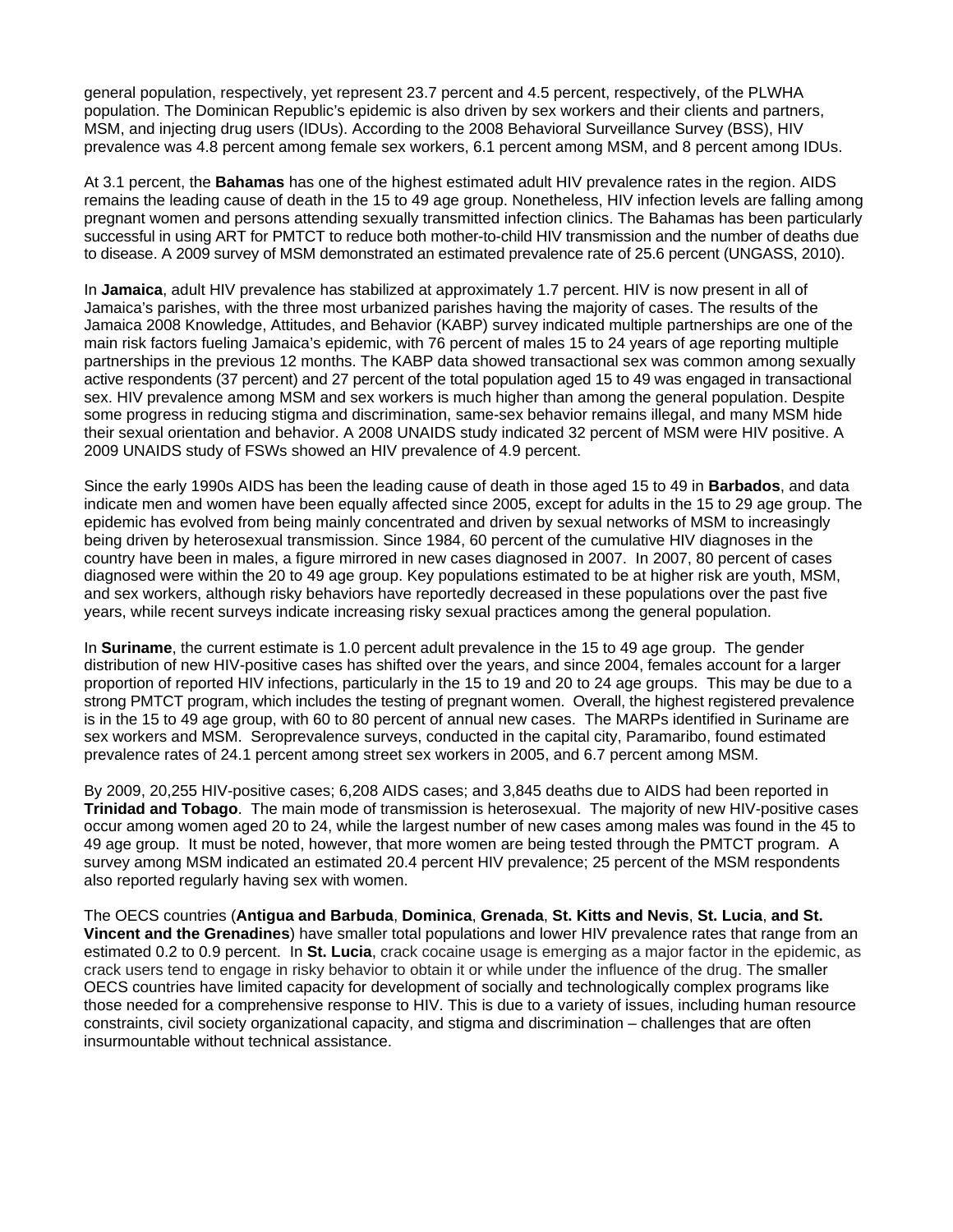### **National/Regional Response**

Although small in absolute number of cases when compared with other global "hot spots," the Caribbean's fragile small-island economies and second-highest regional HIV prevalence rate make it a high-profile region in the global fight against AIDS. The high levels of intra-regional mobility and interdependence make regional coordination an important part of addressing common concerns in the response to HIV/AIDS.

Most Caribbean countries have taken measures to control the epidemic. By the end of 2006, 21 Caribbean countries had national strategic plans (NSPs) on HIV/AIDS. Most NSPs in the Caribbean embrace a comprehensive approach, which includes prevention; care; treatment and institutional development; management; and coordination, including monitoring and evaluation. NSPs in the region also embrace implementation strategies that include broad engagement of civil society and key line ministries; however, in many cases, public-private sector engagement is not emphasized.

Although NSPs exist, the national health care infrastructure in many countries is inadequately equipped to address the individual and social challenges posed by the epidemic, including stigma and discrimination; the cost of prevention, treatment, care, and support services; income and job losses; reduced tourism revenue; and diminished labor productivity in key sectors due to illness and the reduced life expectancy of young people.

Aligned with country plans and priorities, activities are supported by a coordinated approach articulated by the Pan Caribbean Partnership Against HIV and AIDS (PANCAP) in the Caribbean Regional Strategic Framework for 2008–2013. This framework identifies the following objectives to reach by 2012: reducing the estimated number of new infections by 25 percent; reducing mortality due to HIV by 25 percent; and reducing the social and economic impact of HIV/AIDS on households by 25 percent. In this framework, specific emphasis is also placed on programs for MARPs and addressing economic and social disparities, such as gender inequities and gender-based violence.

#### **USAID Regional Support**

 Global Health Initiative (GHI), which supports partner countries in improving and expanding access to health services. USAID's HIV/AIDS programs in the Caribbean are implemented as part of the U.S. President's Emergency Plan for AIDS Relief (PEPFAR). Launched in 2003, PEPFAR is the USG initiative to support partner nations around the world in responding to HIV/AIDS. Through PEPFAR, the USG has committed approximately \$32 billion to bilateral HIV/AIDS programs and the Global Fund through fiscal year 2010. PEPFAR is the cornerstone of the President's Building on the successes of PEPFAR, GHI supports partner countries in improving health outcomes through strengthened health systems, with a particular focus on improving the health of women, newborns, and children.

In June 2010, the USG signed a five-year Partnership Framework with 12 countries (**Antigua and Barbuda**, **the Bahamas**, **Barbados**, **Belize**, **Dominica**, **Grenada**, **Jamaica**, **St. Kitts and Nevis**, **St. Lucia**, **St. Vincent and the Grenadines**, **Suriname**, and **Trinidad and Tobago**) and two regional organizations (PANCAP and OECS/HIV/AIDS Project Unit). The USG Regional Partnership Framework shares the fundamental priorities of the PANCAP Caribbean Regional Strategic Framework and describes a shared vision by the region, with specific emphasis on bolstering the region's HIV prevention services and resources; improving national and regional capacity for surveillance and monitoring and evaluation; strengthening national and regional laboratory diagnostic and monitoring capacity; and strengthening health systems and supporting the capacity of national governments to implement effective, sustainable national HIV/AIDS programs.

USAID/Barbados-Eastern Caribbean's (USAID/B-EC) program supports the strengthening of managerial, technical, and administrative capacities of nongovernmental organizations (NGOs) involved in HIV/AIDS prevention activities and is a technical partner with national governments in strengthening the financial capacity of health systems and in private sector engagement. USAID/B-EC works with local partners to provide prevention, health care services and support to sex workers and their clients, MSM, migrant workers, serodiscordant couples, and PLWHA. Small grants and technical support provided to NGOs and community- and faith-based organizations improve the quality of program delivery while enhancing linkages with national AIDS programs, thus enabling greater achievement of results and the sustainability of efforts.

USAID regional and bilateral offices also coordinate with other USG agencies in the region, including the U.S. Centers for Disease Control and Prevention; the Peace Corps; the Departments of Defense, Health and Human Services, Health Resources and Services Administration, and the State Department. USAID also works with the Global Fund, the Pan American Health Organization, UNAIDS, World Bank, and other donors and development banks, which have brought crucial resources and technical capacity to the region.